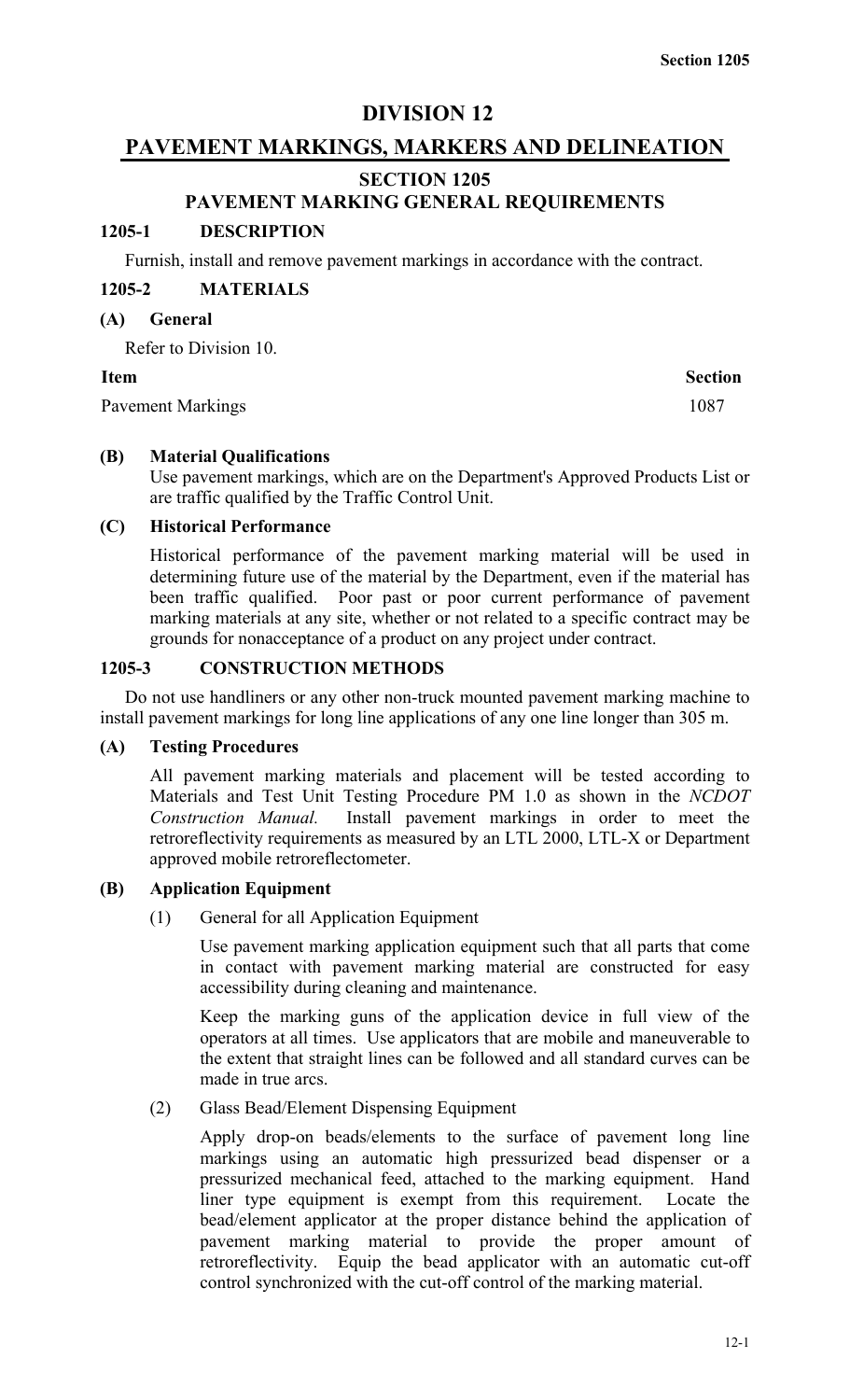Spread the beads/elements uniformly over the entire surface of the pavement marking material such that they are partially embedded in the pavement marking. A 60% bead/element embedment depth provides optimum retroreflectivity.

# **(C) Weather Limitations and Seasonal Limitations for all markings**

Do not place pavement markings when moisture tests conducted on the pavement show signs of moisture presence on the pavement, or it is anticipated that damage causing moisture may occur during the installation and drying periods. See Section 12 of the *Construction Manual* for details.

# **(D) Time Limitations for Replacement**

| <b>Facility Type</b>                                                                                        | <b>Marking Type</b>                                              | <b>Replacement Deadline</b>                                                                                       |
|-------------------------------------------------------------------------------------------------------------|------------------------------------------------------------------|-------------------------------------------------------------------------------------------------------------------|
| Full-control-of-access<br>multi-lane roadway (4 or<br>more total lanes) and ramps,<br>including Interstates | All markings including<br>symbols                                | By the end of each<br>workday's operation if the<br>lane is opened to traffic                                     |
| Multi-lane roadways (3 or<br>more lanes) and ramps                                                          | Center Line, Lane Line,<br>Railroad symbols, & school<br>symbols | By the end of each<br>workday's operation if the<br>lane is opened to traffic<br>(temporary paint may be<br>used) |
|                                                                                                             | Edge Lines, gore lines $\&$ all<br>other symbols                 | By the end of the 3rd<br>calendar after obliteration                                                              |
| Two-lane, two-way<br>roadways                                                                               | All centerline markings,<br>railroad, $&$ school symbols         | By the end of the 5th<br>calendar day after<br>obilteration                                                       |
|                                                                                                             | Edge Lines $\&$ all other<br>symbols                             | By the end of the 15th<br>calendar day after<br>obliteration                                                      |

A multilane facility is defined as any roadway having more than two lanes to include a two-lane / two-way roadway with a center two-way left turn lane.

# **(E) Premarking**

Premark each installation of pavement marking materials prior to application on new pavement and when required to replace pavement marking, except when existing markings are visible. Use premarking to guide in the placement of pavement markings. Get the premarking inspected and approved before placing the pavement marking materials.

Review and record the existing pavement markings prior to resurfacing and reestablish the new pavement markings using the record of existing markings in conjunction with the Standard Drawings, unless otherwise directed. In order to assure compliance with this specification, submit a pavement marking plan 7 calendar days before any pavement marking is placed.

# **(F) Surface Preparation and Curing Compound Removal**

Prepare the pavement to accept pavement markings to insure maximum possible adhesion. Clean, seal and remove curing compound as necessary to insure that the markings adhere to the pavement. Obtain approval for all surface preparation methods prior to implementing.

Pavements shall be free of grease, oil, mud, dust, dirt, grass, loose gravel and other deleterious material, prior to applying pavement markings.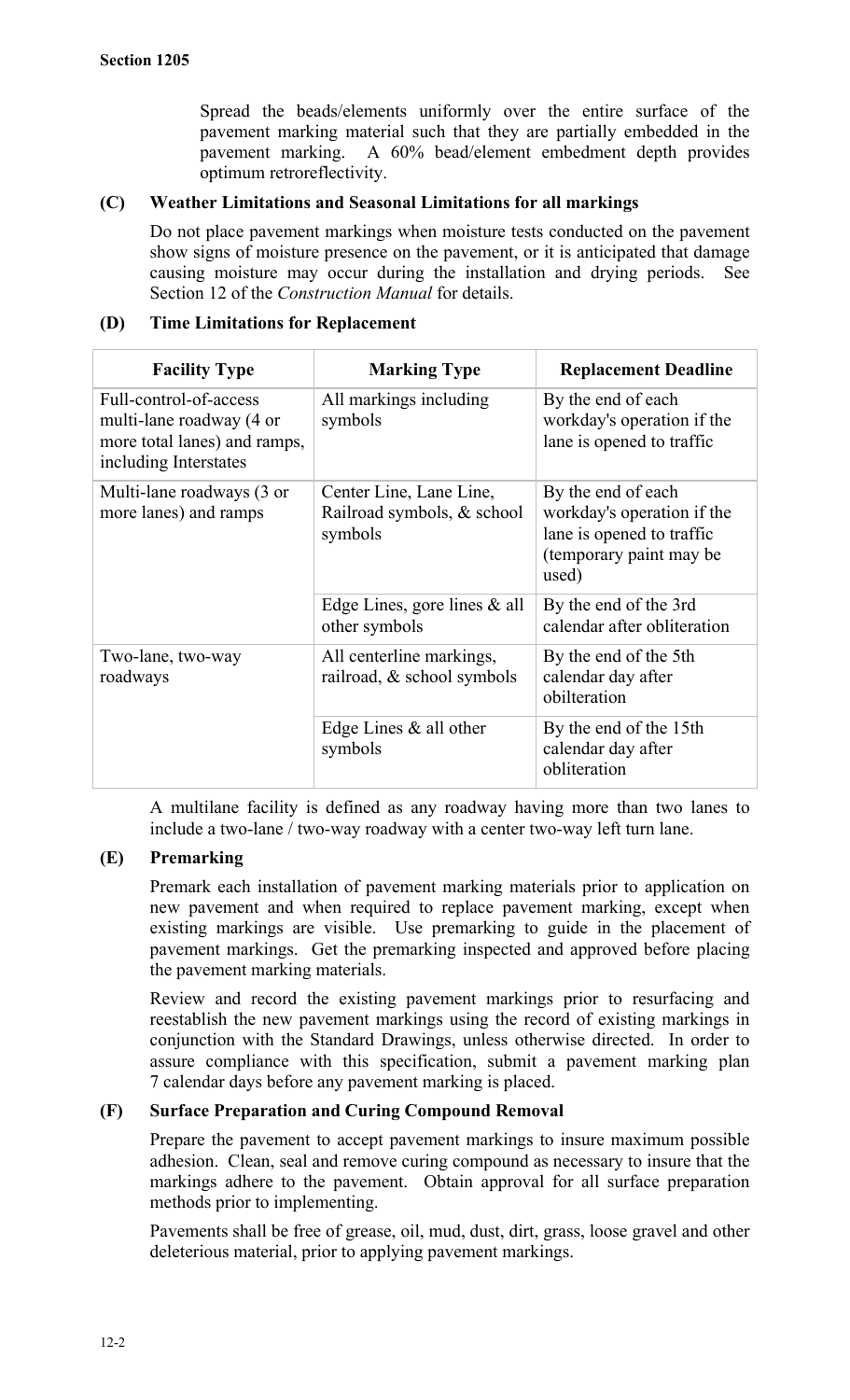Prepare the pavement surface, including removal of curing compound, a minimum of 51 mm wider than the pavement markings to be placed, such that, an additional 25 mm of prepared area is on all sides of the pavement markings after they are applied.

Remove all curing compound and surface laitance on Portland cement concrete pavements where long-life pavement markings will be placed. Perform curing compound removal by high-pressure water or shot blasting methods. Ensure that the surface is free of all residue, laitance and debris prior to applying the pavement marking.

When surface preparation and curing compound removal operations are completed, blow the pavement surface clean by compressed air to remove residue or debris.

Curing compound removal will be paid for at the applicable contract unit price. All other surface preparation will be considered incidental to the work covered by this specification.

If required, apply a primer sealer to pavement surfaces before applying pavement marking material as recommended by the manufacturer. Apply primer sealer in a continuous film in such a way as to not cause any noticeable change in the appearance of the pavement markings. Submit a sample of the primer sealer to the Engineer, prior to application.

Conduct all pavement surface preparation including curing compound removal in such a manner that the pavement or joint material is not damaged or left in a condition that will mislead or misdirect the motorist. Repair any damage caused to the pavement, or joint materials caused by surface preparation or the removal of curing compound by acceptable methods and at no additional cost to the Department.

Where pavement surface preparation results in obscuring existing pavement markings of a lane occupied by traffic, immediately remove the residue, including dust, by approved methods.

# **(G) Application of Pavement Markings**

(1) General for all types of Pavement Markings

Install pavement marking material that has a uniform thickness, a smooth surfaced cross section throughout its entire length, width and length not less than the dimensions specified in the plans and that does not exceed the dimension by more than 13 mm.

Do not apply pavement marking materials over a longitudinal joint. See Standard Drawing No. 1205.01 sheet 2 of 2 for details.

Install pavement marking lines that are straight or have uniform curvature and conform with the tangents, curves, and transitions as specified in the plans.

Produce finished lines that have well defined edges and are free of horizontal fluctuations. Do not exceed 13 mm in lateral deviation from the proposed location alignment at any point. Any greater deviations may be cause for requiring the material to be removed and replaced at no additional cost.

Apply all longitudinal pavement marking lines 203 mm or less in width with one pass of the pavement marking equipment. Pavement marking lines greater than 203 mm in width and pavement marking symbols may be applied with multiple passes of the pavement marking equipment

The stem portion of straight arrows shall be applied in a single pass and the stem portion of turn arrows is to be applied in a maximum of 2 passes of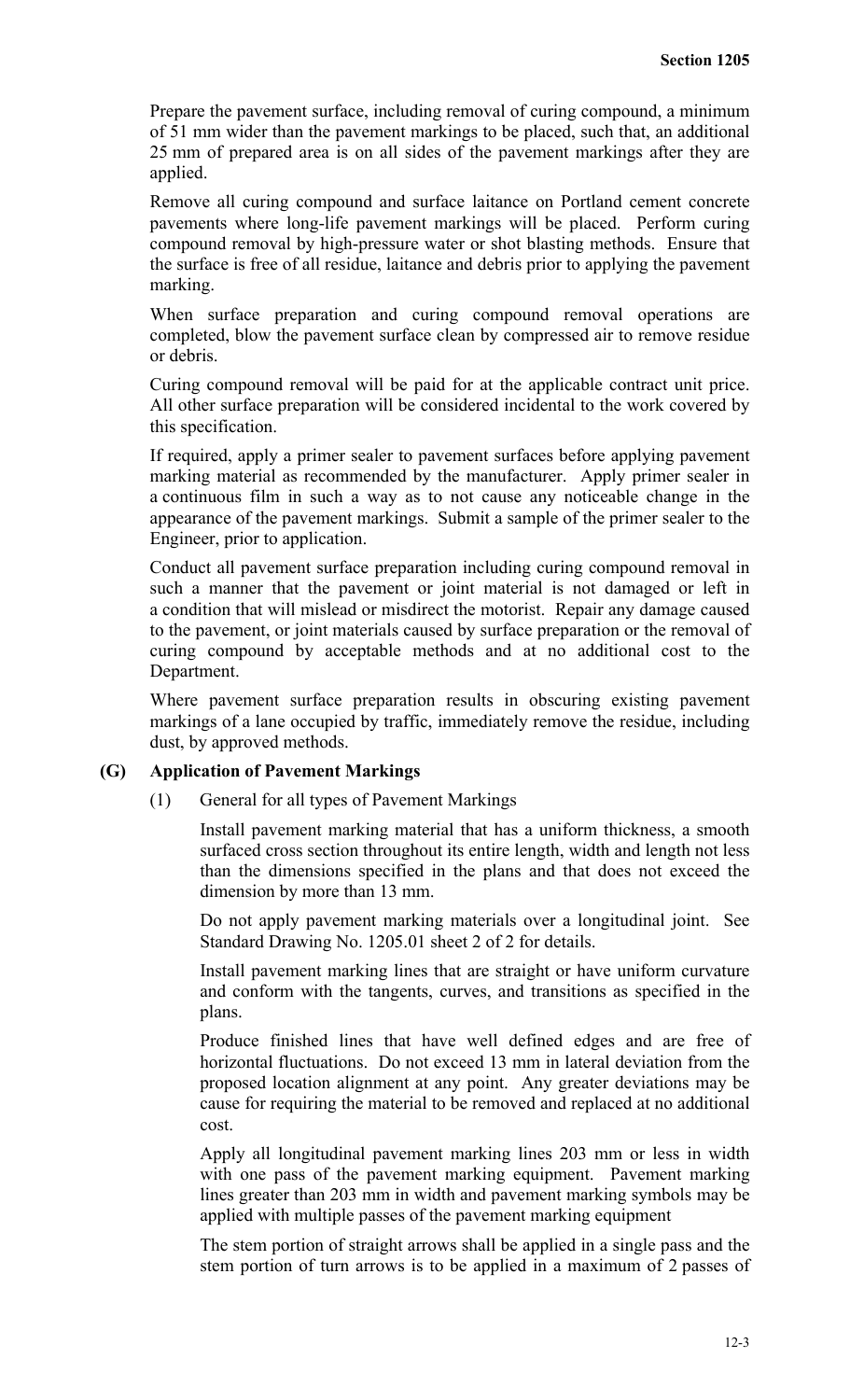the application equipment. Arrowheads may be applied by multiple passes of the application equipment, not to exceed three passes.

Install all pavement marking lines, characters, and symbols that require multiple passes of the application equipment such that there are no gaps separating the application passes.

Install characters and symbols so that they conform to the sizes and shapes shown in the plans.

Use pavement marking material that is capable of accepting an overlay of compatible material.

Protect the pavement markings until they are track free. Remove any markings tracked by a vehicle by acceptable methods and at no additional expense to the Department.

Reapply any molten pavement marking that is crossed by a vehicle. Payment will only be made for 1 application of molten pavement marking.

Remove all pavement marking materials spilled on the road surface by acceptable methods at no additional expense to the Department.

Use yellow, white, and black pavement markings, without drop-on glass beads, that visually match the color chips that correspond to the Federal Test Standard Number 595a for the following colors. Use markings that when subjected to accelerated weathering as described in U.S. Federal Specification No. (TT-P-115F) are within the tolerance limits of the color chips listed below:

| WHITE:        | Color 17886 |
|---------------|-------------|
| YELLOW:       | Color 13538 |
| <b>BLACK:</b> | Color 37038 |

(2) Glass Bead/Element Application

Drop-On: Method where glass beads are dispensed by a pressurized mechanical feed or high pressure means onto the pavement marking as it is applied to the pavement. Drop-On bead dispensing for symbols and characters may be accomplished by gravitational methods such as hand scattering.

(3) Maintenance

See *Construction Manual*, Section 12, for details.

# **(H) Observation Period**

Maintain responsibility for the pavement markings for a 180 day observation period beginning upon the satisfactory completion of all work required in the plans. Guarantee the markings under the payment and performance bond in accordance with Article 105-17.

Have traffic operating on the facility during the entire 180 day observation period unless otherwise directed.

During the 180 day observation period provide pavement marking material that shows no signs of failure due to blistering, excessive cracking, chipping, bleeding, staining, discoloration, oil content of the pavement materials, smearing or spreading under heat, deterioration due to contact with grease deposits, oil, diesel fuel, gasoline drippings, spilling, poor adhesion to the pavement materials, loss of reflectivity, vehicular damage, or normal wear.

Replace, at no additional expense to the Department, any pavement markings that do not perform satisfactorily under traffic during the 180 day observation.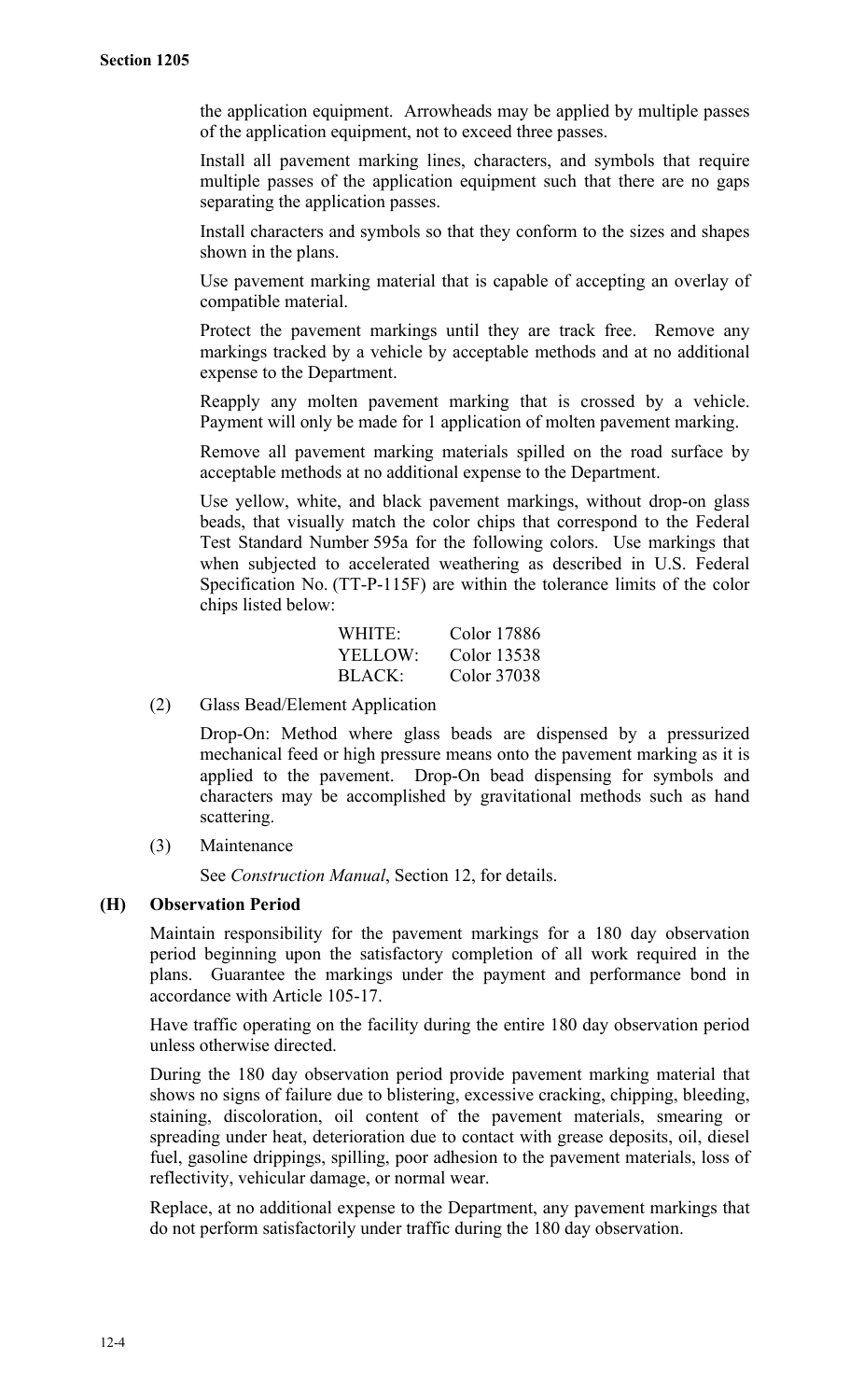# **(I) Removal of Pavement Markings**

This work includes the removal of all types of pavement marking lines, symbols, and characters including removal for long life marking preparation. This work does not include removal of removable tape pavement markings.

Remove pavement marking lines, characters, and symbols by acceptable methods to the Engineer that will not materially or structurally damage the surface or the texture of the pavement. Leave the pavement surface in a condition that will not mislead or misdirect the motorist.

Where existing pavement markings are to be removed and replaced by other pavement markings, do not begin removal until adequate provisions have been made to complete the installation of the replacement markings. Remove pavement markings such that the surface is in proper condition for adequate bonding of the new markings. Promptly remove any material deposited on the pavement as a result of removing pavement markings as the work progresses by acceptable methods. Provide the equipment necessary to control dust and the accumulation of debris resulting from the removal process. The removal equipment shall provide dust control and the capture of the removed material shall be done utilizing a separate vacuum equipped vehicle or other approved system. Perform the recovery process within the same operation as the removal. Do not let traffic use the lane where the removal is taking place until the recovery system is finished. Should the recovery system fail, cease removal operations until the recovery system is properly operating. The Contractor is responsible for all cleanup and proper disposal of all removed debris from the project site.

When using a grinding method for pavement removal, the equipment shall have multiple heads working in tandem to provide adequate preparation of the surface to accept the new marking material.

Do not apply polyurea pavement markings over existing pavement marking materials having less adherence than the polyurea. Application over existing pavement marking materials other than polyurea will require the existing pavement marking material to be removed, so that a minimum of 85 percent of the existing pavement marking is removed. However, if pavement is less than 6 months old and one 0.38 mm application of paint was placed on the pavement initially, do not remove the existing paint pavement markings.

Do not apply thermoplastic pavement markings over existing pavement marking materials having less adherence than the thermoplastic. Application over existing pavement marking materials other than thermoplastic will require the existing pavement marking material to be removed so that a minimum of 85 percent of the existing pavement marking surface is removed. Before applying thermoplastic pavement markings over the existing thermoplastic pavement markings, remove a minimum of 25 percent of the oxidized existing thermoplastic. However, if pavement is less than 6 month old and one 0.38 mm application of paint was placed on the pavement initially, do not remove the existing paint pavement markings.

Use black color #37038 in paint or tape, as determined by Contractor, to cover any remaining conflicting pavement marking after removal from asphalt pavement surfaces. Do not use black paint or tape on concrete pavement surfaces. The black paint will not have a defined shape or edges with a width not exceeding double of the existing lines. No direct payment will be made for black paint or tape.

# **(J) Pavement Marking Installer Qualifications**

Have at least one member of every pavement marking crew certified through the NCDOT Pavement Marking Technician Certification Process. Keep the certification current throughout the life of the project. The certified crewmember is not required to be the same person throughout the life of the contract.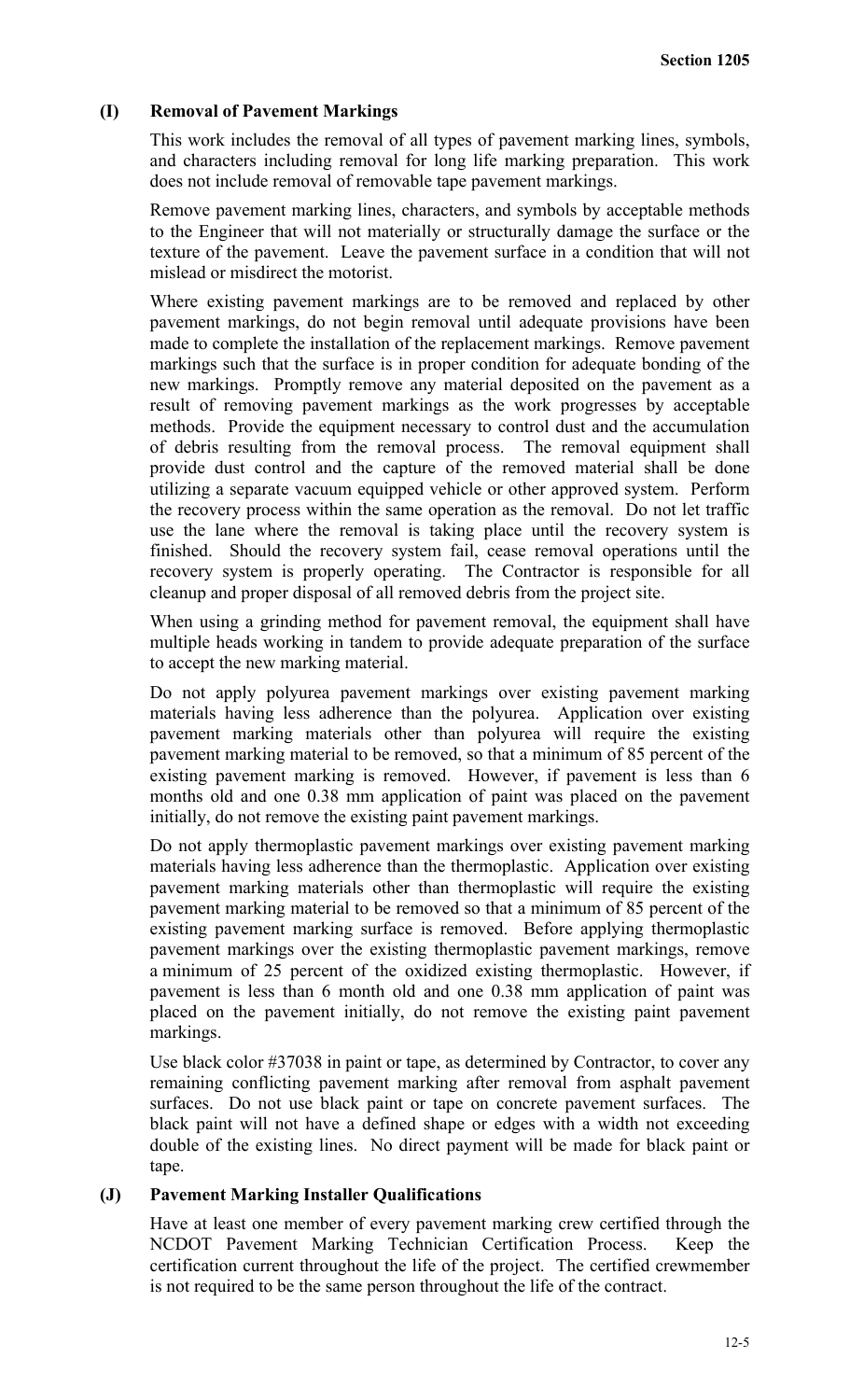# **1205-4 THERMOPLASTIC (Alkyd/Maleic)**

# **(A) Application Equipment**

Use equipment to install hot thermoplastic pavement marking material that includes the following features:

Premelting Kettle: oil-jacketed or air-jacketed utilized for uniform heating and melting of the thermoplastic material. Use a kettle that is equipped with an automatic thermostat control device to provide positive temperature control and continuous mixing and agitation of the thermoplastic material. Do not premelt thermoplastic material in handliner type equipment.

Applicator Storage Kettle: Equip long line pavement marking vehicles with an automatic thermostat control device to maintain the thermoplastic material at the application temperature and provide continuous mixing and agitation of the thermoplastic material during installation. Construct the equipment so that all mixing and conveying parts, up to and including the application apparatus, maintains the thermoplastic pavement marking material at the specified installation temperature and which has a capacity of a minimum of 680 kg. of molten thermoplastic pavement marking material. Hand transfer is not allowed.

Hand Liner type application vehicles may contain the premelting and applicator storage functions in the same kettle. Agitation and mixing can be done manually. Drag box type and bucket type application is not allowed.

Use premelting and applicator storage kettles that meet the requirements of the National Board of Fire Underwriters, the National Fire Protection Association, and State and local authorities.

Use application equipment that is constructed to assure continuous uniformity in the thickness and width of the thermoplastic pavement marking.

Use application equipment that provides multiple width settings ranging from 102 mm to 305 mm and multiple thickness settings to achieve the pavement marking thickness ranging from 2.3 mm to 3.05 mm. Special thickness equipment may be required for in lane or shoulder transverse rumble strip pavement markings.

Do not use spray thermoplastic unless approved by the Work Zone Traffic Control Unit.

# **(B) Weather Limitations and Seasonal Limitations**

Do not apply thermoplastic pavement markings on existing or new pavements unless the ambient air temperature and the temperature of the pavement is 10°C or higher.

Do not apply thermoplastic pavement markings between the dates specified below:

| East of I-95                       | December 15 and the following March 16 |
|------------------------------------|----------------------------------------|
| East of I-77 to and including I-95 | November 30 and the following April 1  |
| West of and including I-77         | November 15 and the following April 16 |

Exception to the above: When traffic is maintained on a portion of roadway and thermoplastic pavement marking will not be placed within 30 calendar days due to seasonal limitations, place pavement marking paint and beads in accordance with Subarticle 1205-8(C).

# **(C) Application**

Use only thermoplastic markings that are of the hot, machine applied type. Apply Alkyd/Maleic thermoplastic pavement markings by extrusion methods only. Extrusion may be accomplished using either conventional extrusion equipment or ribbon gun extrusion devices.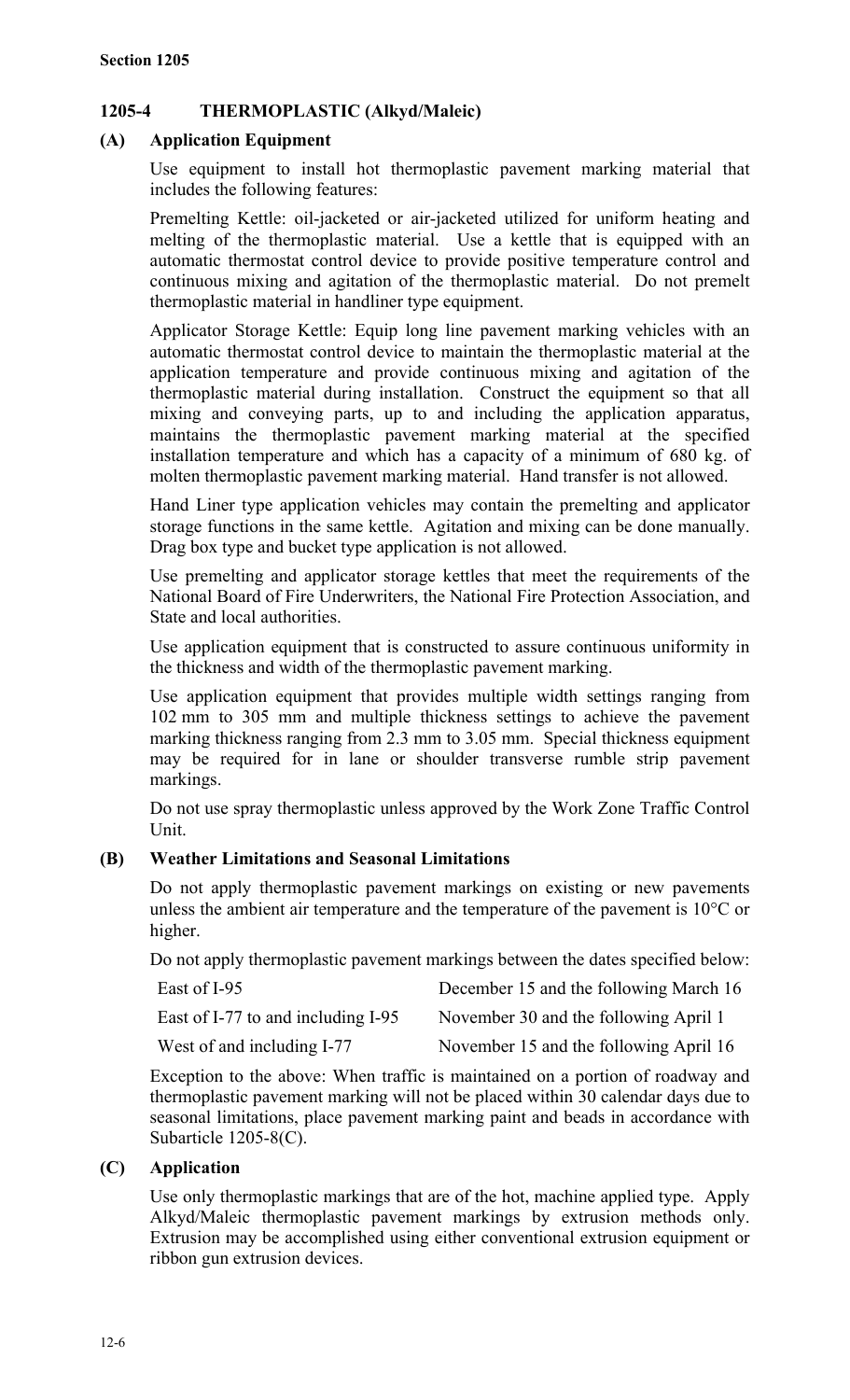Apply Drop-on Beads uniformly to the surface of the molten thermoplastic material so that the beads are partially embedded and at a rate to immediately obtain the minimum reflectance values. At the time of installation, produce in place markings with the minimum retroreflective values shown below, as obtained with a LTL 2000 Retroreflectometer or Department approved mobile retroreflectometer. Maintain the retroreflective values shown below for a minimum of 30 days from the time of placement of the marking material.

| White:         | 375 mcd/lux/m <sup>2</sup> |
|----------------|----------------------------|
| <b>Yellow:</b> | 250 mcd/lux/m <sup>2</sup> |

Ensure that the marking is uniformly retroreflective upon cooling and has the ability to resist deformation caused by traffic throughout its entire length.

A thin layer of pavement marking paint at the proper width may be placed prior to applying the thermoplastic markings. If this option is chosen, when not specified in the plans or by the Engineer, direct payment for the paint will not be made. Cover any such thin layer of pavement marking paint with thermoplastic pavement marking within 30 calendar days of placement. Apply the thin layer of pavement marking paint and beads at the rate necessary to produce a dry film thickness of 0.13 - 0.20 mils. Apply drop-on glass beads at a rate of 0.12 - 0.36 kg per liter of paint.

Provide drainage openings at intervals of 76.2 m in edge lines placed on the inside of curves and in edge lines on the low side of tangents. Provide openings that are a maximum of 305 mm and a minimum of 152 mm in length.

Produce a cross sectional thickness of the thermoplastic markings above the surface of the pavement as follows:

- 6.1 mm In-lane and shoulder-transverse pavement markings (rumble strips) may be placed in 2 passes.
- 3.05 mm Center lines, skip lines, transverse bands, mini-skip lines, characters, and crosswalk lines.
- 2.3 mm Edge lines, gore lines, diagonals, and arrow symbols.

#### **(D) Observation Period:**

Retroreflective measurements will be taken within 30 days prior to the end of the 180 day observation period. Maintain minimum retroreflective values as shown below throughout the 180 day observation period.

| White:         | 325 mcd/lux/m <sup>2</sup> |
|----------------|----------------------------|
| <b>Yellow:</b> | 200 mcd/lux/m <sup>2</sup> |

At the end of the Observation Period, the thermoplastic pavement marking material shall be within 0.25 mm of the initial pavement marking thickness as required in the plan. Take the thickness measurements as specified by Materials and Tests Unit Procedure PM-1.0. See the *Construction Manual* for details.

# **1205-5 POLYUREA**

## **(A) Weather Limitations**

Do not apply polyurea pavement markings on existing or new pavements unless the ambient air temperature of the pavement is 4°C or higher.

## **(B) Application**

Produce polyurea pavement marking lines that have a minimum dry thickness of 0.51 mm when placed on concrete and asphalt pavements.

Using the polyurea application equipment, apply the pavement marking materials simultaneously. Apply the polyurea resin, mixed at the proper ratio according to the manufacturer's recommendations, to the pavement surfaces within the proper application temperatures as determined by the material manufacturer. Inject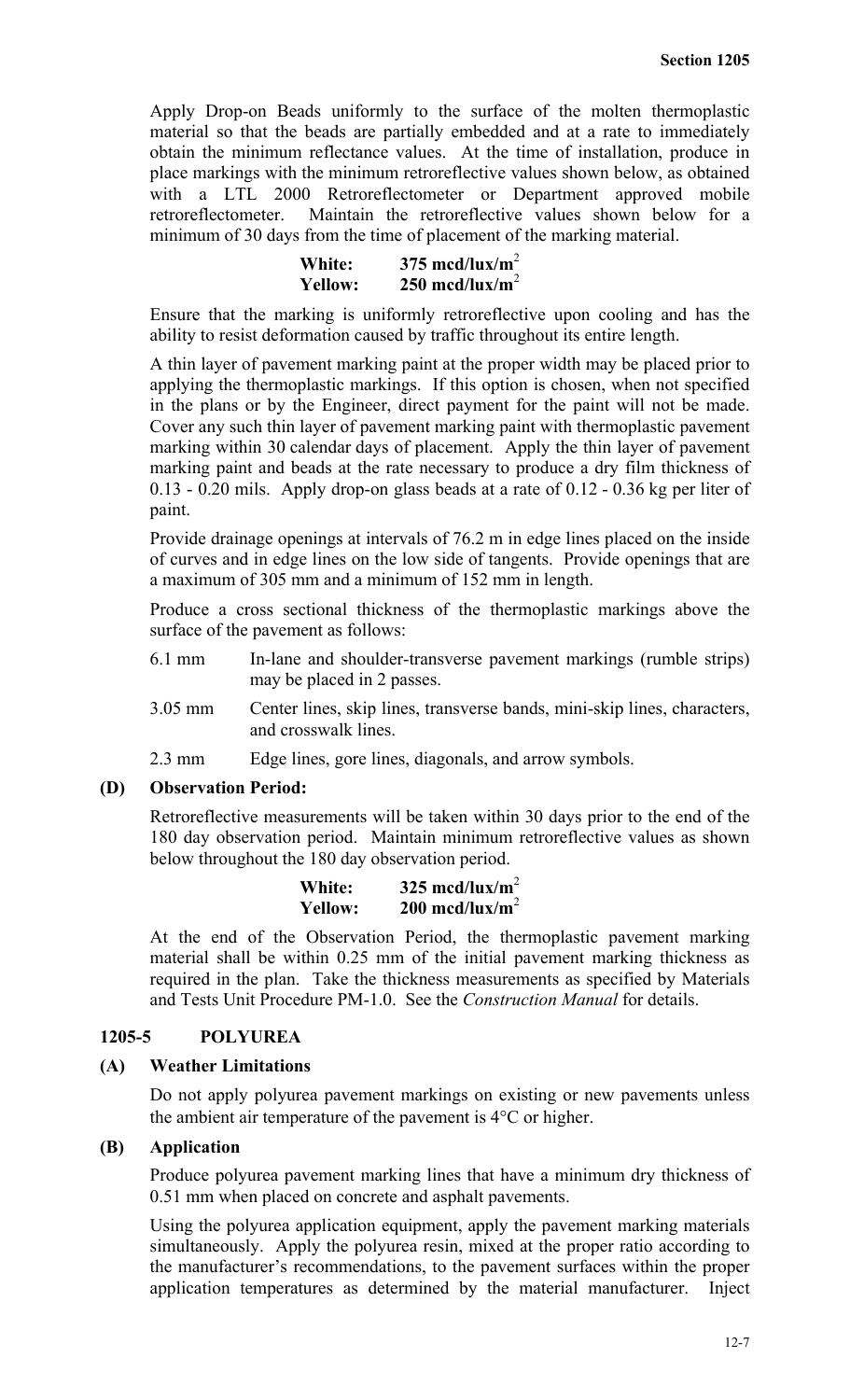reflective glass beads/elements into the molten (liquid) polyurea pavement markings.

Wait a minimum of 15 days before applying polyurea on new asphalt. Place a thin layer of pavement marking paint at the proper width prior to applying the polyurea markings during the 15 day waiting period. Apply the thin layer of pavement marking paint and beads at the rate necessary to produce a dry film thickness of 0.13 - 0.20 mm. Apply drop on beads at a rate of  $0.12 - 0.36$  kg/liter of paint. Direct payment for the pavement marking paint will not be made. Cover any such thin layer of paint with polyurea pavement marking within 30 calendar days of placement.

Apply glass beads/highly reflective elements according to manufacturer's recommendations. At the time of installation, maintain the retroreflective values shown below for a minimum of 30 days from the time of placement of marking material.

> **Standard Glass Beads** White  $375 \text{ med}/\text{lux}/\text{m}^2$ Yellow  $250 \text{ med}/\text{lux}/\text{m}^2$ **Highly Reflective Elements** White:  $800 \text{ med/lux/m}^2$ Yellow:  $500 \text{ med/lux/m}^2$

Produce marking that, upon curing, is uniformly reflectorized and has the ability to resist deformation caused by traffic throughout its entire length.

The Contractor shall be certified by the manufacturer of the polyurea pavement marking material to install the manufacturer's material. Provide at least one member of each crew that completed this training. Furnish the Engineer written confirmation of the training from the material manufacturer prior to beginning work. Have the manufacturer's technical representative, or a manufacturer's certified representative, onsite during the entire installation of the product.

Provide a manufacturer's technical representative that is knowledgeable and familiar with the Contractor's application equipment prior to the installation of the polyurea pavement markings.

# **(C) Observation Period**

Retroreflective measurements will be taken within 30 days prior to the end of the 180 day observation period. Maintain minimum retroreflective values shown below throughout the 180 day observation period from the time of placement of the marking material.

| <b>Standard Glass Beads</b> |                                                  |
|-----------------------------|--------------------------------------------------|
| White:                      | 325 mcd/lux/m <sup>2</sup>                       |
| Yellow:                     | 200 mcd/lux/m <sup>2</sup>                       |
|                             |                                                  |
|                             | <b>Highly Reflective Elements</b>                |
| White:                      | 700 mcd/lux/m <sup>2</sup><br>400 mcd/lux/ $m^2$ |

If polyurea with highly reflective elements is snowplowed during the 180 day observation period, the polyurea pavement marking materials shall meet the following minimum retroreflective values:

| White:  | $375 \text{ med}/\text{lux}/\text{m}^2$ |
|---------|-----------------------------------------|
| Yellow: | 250 mcd/lux/m <sup>2</sup>              |

# **1205-6 COLD APPLIED PLASTIC**

#### **(A) Application Equipment**

Use mechanical application equipment, defined as a mobile pavement marking machine specifically designed for use in applying pressure sensitive pavement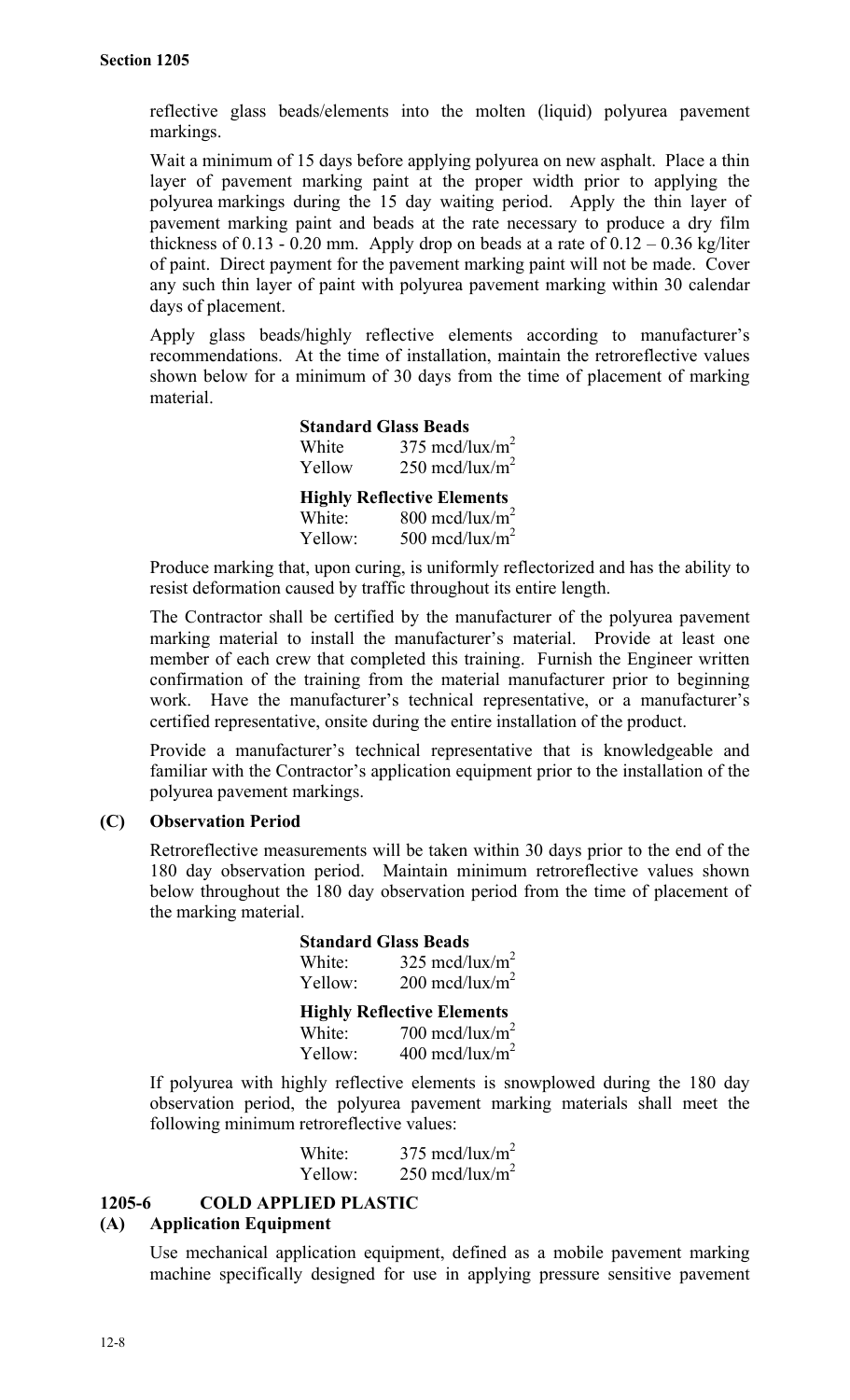marking tape of varying widths up to 305 mm. Use an applicator equipped with rollers to provide initial adhesion of the preformed, pressure sensitive marking tape with the pavement surface. Symbols and legends may be tamped by hand but shall be rolled with a weighted roller as per the manufacturer's recommendations. Tamp the Cold Applied Plastic pavement marking material with a 90.7 kg weighted roller as per the manufacturer recommendations.

Surface preparation adhesive may be required depending on the type of Cold Applied Plastic. Refer to the manufacturers' specifications before applying Cold Applied Plastic.

Most overlay tape installations should be conducted at an ambient air temperature of 16°C and rising and a surface temperature of 21°C with an overnight temperature a minimum of 4°C the night before application. Check the manufacturer's specifications for actual requirements. Install Cold Applied Plastic pavement markings at ambient air temperature and pavement surface temperature per manufacturer's specifications. Wait at least 24 hours after a rain before applying cold applied plastic pavement marking.

Cold Applied Plastic pavement markings shall be between 0.38 - 2.3 mm thick.

# **(B) Types of Cold Applied Plastic**

At the time of installation, Cold Applied Plastic pavement markings shall meet the following:

#### **Type 1 – Permanent Standard Tape**

| White  | 400 mcd/lux/m <sup>2</sup> |
|--------|----------------------------|
| Yellow | 300 mcd/lux/m <sup>2</sup> |

Typically a 2 year life cycle permanent tape used on roadways with an ADT of 5000 or less.

### **Type 2 – Permanent High Performance Tape**

| White  | 500 mcd/lux/m <sup>2</sup> |
|--------|----------------------------|
| Yellow | 300 mcd/lux/m <sup>2</sup> |

Material may come as one piece with a black border with yellow or white in the center. Typically a 5 year permanent tape used on roadways with an ADT greater than 5000.

## **Type 3 – Permanent Wet Reflective High Performance Tape**

| White:  | 500 mcd/lux/m <sup>2</sup> – Dry<br>$250 \text{ med/lux/m}^2 - \text{Wet}$ |
|---------|----------------------------------------------------------------------------|
| Yellow: | 300 mcd/lux/m <sup>2</sup> – Dry<br>250 mcd/lux/m <sup>2</sup> – Wet       |

Wet reflective tape shall meet the above retroreflective values both wet and dry. The value measured under wet conditions shall be measured in accordance with ASTM E1710 when using a portable retroreflectometer and in accordance with ASTM E2176 Condition of Continuous Wetting.

# **Type 4 – Removable Tape**

| White  | 700 mcd/lux/m <sup>2</sup> |
|--------|----------------------------|
| Yellow | 400 mcd/lux/m <sup>2</sup> |

# **1205-7 HEATED-IN-PLACE THERMOPLASTIC**

#### **(A) Application Equipment**

Apply Heated-In-Place Thermoplastic using a propane blow torch and other material as recommended by the manufacturer.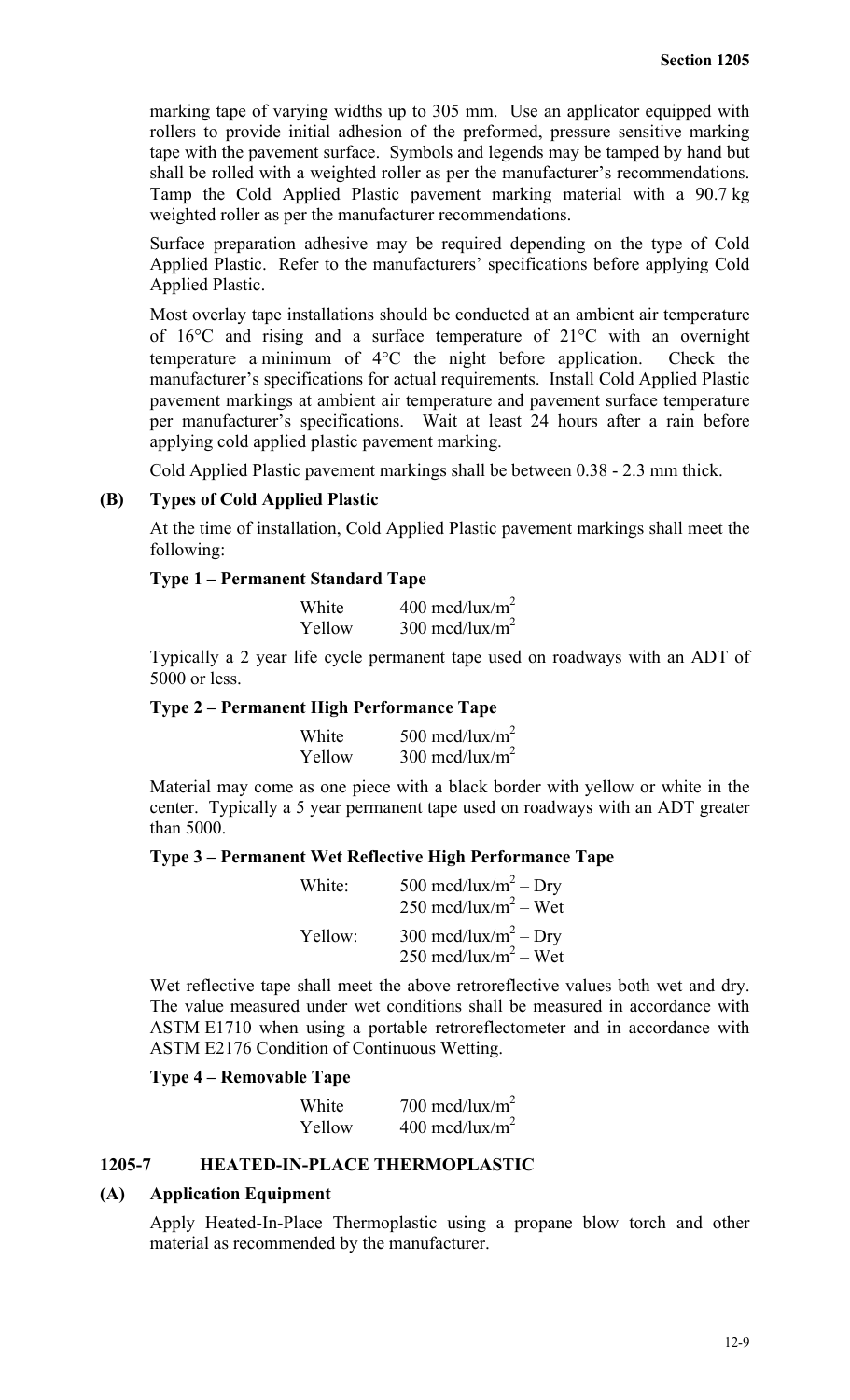# **(B) Weather Limitations**

Apply Heated-In-Place Thermoplastic only when ambient air temperature and pavement surface temperature is 0°C and rising.

# **(C) Applications**

Apply Heated-In-Place Thermoplastic per manufacturer's specifications. The manufacturer shall certify the Installer of Heated-In-Place Thermoplastic. See the *Construction Manual* for details.

The Contractor may choose to use Heated-In-Place Thermoplastic symbols, characters, and transverse lines in lieu of molten thermoplastics pavement markings at no additional cost to the Department.

Produce a cross sectional thickness of installed Heated-In-Place thermoplastic markings above the surface of the pavement after installation and upon cooling as follows:

- 6.1 mm In lane and shoulder transverse pavement markings rumble strips may be placed in 2 passes.
- 3.05 mm Center-lines, skip lines, transverse bands, mini-skip lines, characters, and crosswalk lines.

2.3 mm edge lines, gore lines, diagonals, and arrow symbols.

For initial minimum retroreflective value requirements, see Subarticle 1205-4(C).

# **(D) Observation Period**

See Subarticle 1205-4(D).

# **1205-8 PAINT**

# **(A) Application Equipment**

The equipment to apply paint to pavements shall be a truck mounted pneumatic spray machine with suitable arrangements of atomizing nozzles and controls to obtain the specified markings. Paint pavement markings application equipment shall be capable of placing double solid lines, single solid lines, intermittent skip lines, or a combination of solid and intermittent skip lines in a single pass. This equipment shall also have an internal timing mechanism for measurement and controlled output of required line lengths.

The paint applicator equipment shall have at least two paint tanks with a minimum 227 liter capacity and one tank for glass beads with a minimum of 227 kg. capacity. The pneumatic spray guns used for hand held paint pavement marking application shall be operable from the application truck. All metal parts that hold or transfer paint pavement marking material shall be stainless steel. The paint trucks shall be equipped with quick action valves. The required gauges and pressure regulators shall be conveniently located and in full view and reach of the operator. Paint strainers are required in paint supply lines.

The paint applicator shall be equipped with a dispenser for the glass beads as described in Subarticle 1205-3(B)(2). Provide a glass bead dispenser that operates automatically and simultaneously with the paint applicator through the same mechanism and that is capable of adjustment and designed to provide uniform flow over the full length and width of the stripe as specified in Subarticle 1205-  $3(G)(2)$ .

Provide pneumatic spray guns for hand application of detail markings, symbols, and legends. A hand operated push type applicator with a glass bead dispenser may be used of radii and/or parking spaces.

# **(B) Weather Limitations**

Apply paint only when the ambient air temperature and pavement surface temperatures are a minimum of 4°C and rising and a maximum of 71°C.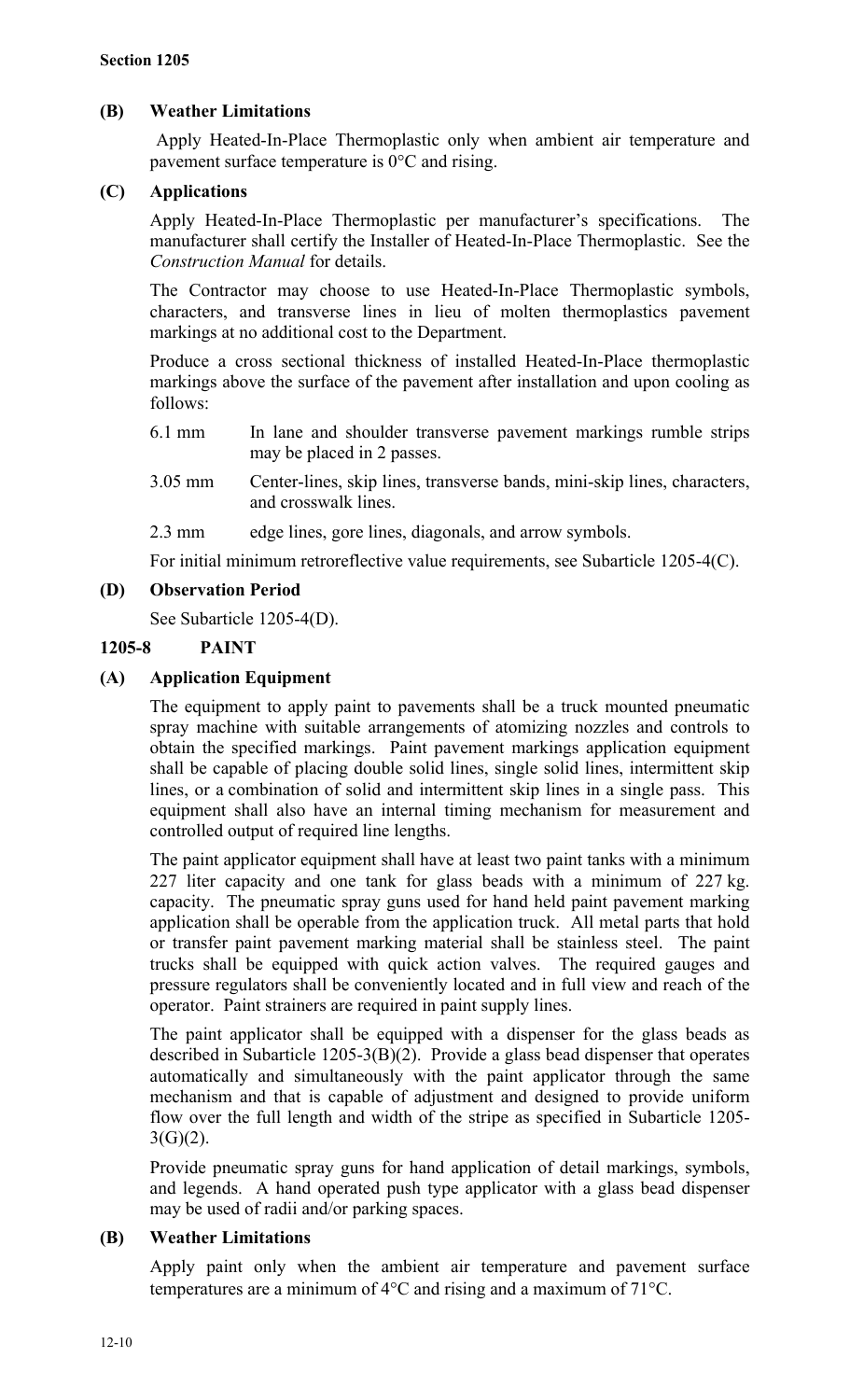# **(C) Application**

Final pavement marking applications of paint shall be placed in two applications of 0.38 mm wet each. Apply the second application of paint upon sufficient drying time of the first. Each application of paint shall consist of drop-on beads applied at a rate to immediately obtain the minimum retroreflective values. Take the thickness measurements as specified by Materials and Tests unit Procedure 1.0. See the *Construction Manual* for details.

When paint is required by the Engineer or Traffic Control Plan for temporary pavement markings during temporary traffic patterns, apply one application of paint at 0.38 mm wet. If the temporary traffic pattern will last longer than six months, apply a second application of paint six months after the initial application. Additional applications of paint at 0.38 mm wet may be applied every six months as directed by the Engineer or Traffic Control Plan.

For each 0.38 mm application of paint, apply drop-on beads uniformly to the surface of the paint material at a rate to immediately obtain the minimum retroreflective values. At the time of installation, produce in-place markings with the minimum retroreflective values shown below, as obtained with a LTL 2000 Retroreflectometer or Department approved 30 m mobile retroreflectometer. Maintain the retroreflective values shown below for a minimum of 30 days from the time of placement of the marking material.

| White  | 225 mcd/lux/m <sup>2</sup> |
|--------|----------------------------|
| Yellow | 200 mcd/lux/m <sup>2</sup> |

Make sure that the marking is uniformly retroreflectorized upon drying.

# **(D) Observation Period**

Measurements will be taken within 30 days prior to the end of the 180 day Observation Period. Maintain minimum retroreflective values shown below for a minimum of 180 days from the time of placement of the marking material.

| White:  | $200 \text{ med}/\text{lux}/\text{m}^2$ |
|---------|-----------------------------------------|
| Yellow: | 180 mcd/lux/m <sup>2</sup>              |

#### **1205-9 MAINTENANCE**

Replace pavement markings that prematurely deteriorate, fail to adhere to the pavement, lack reflectorization, or are otherwise unsatisfactory, during the life of the project or during the 180 day observation period as determined by the Engineer at no cost to the Department.

Upon notification from the Engineer, winterize the existing pavement markings on the project by placing an additional application of markings. The markings shall be suitable for use in winter periods whether in a temporary or final pattern. Payment will be made under the pay item for the type of marking placed.

#### **1205-10 MEASUREMENT AND PAYMENT**

*Pavement Marking Lines* will be measured and paid for as the actual number of linear meters of pavement marking lines that have been satisfactorily placed and accepted by the Engineer. The quantity of solid lines will be the summation of the linear meters of solid line measured end-to-end of the line. The quantity of skip or broken lines will be the summation of the linear meters derived by multiplying the nominal length of a line by the number of marking lines satisfactorily placed.

*Pavement Marking Symbols* will be measured and paid for as the actual number of pavement marking symbols that have been satisfactorily placed and accepted by the Engineer.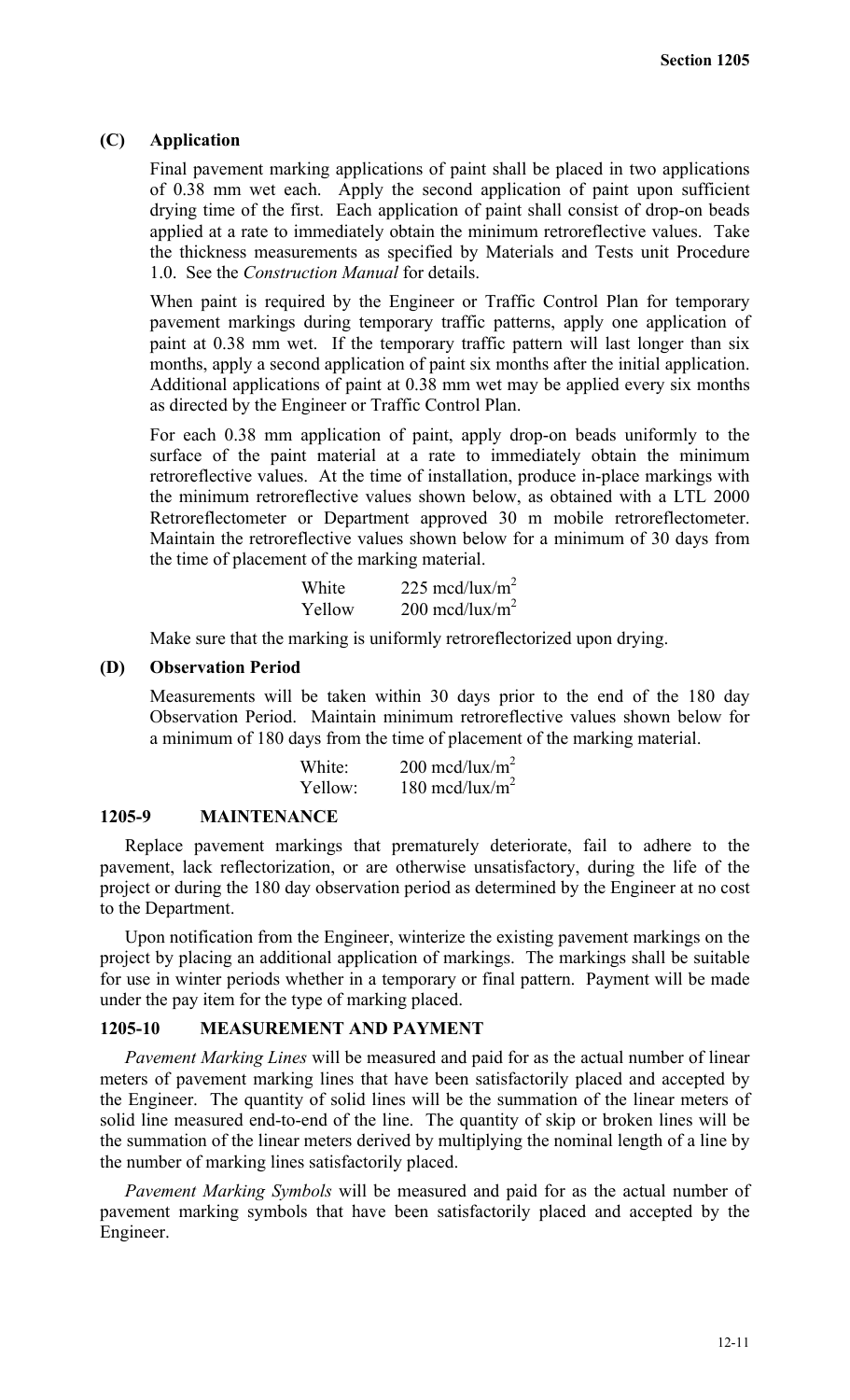*Pavement Marking Characters* will be measured and paid for as the actual number of characters satisfactorily placed and accepted by the Engineer. A character is considered to be one letter or one number of a word message.

*Removal of Pavement Marking Lines* will be measured and paid for as the actual number of linear meters of pavement marking lines that have been satisfactorily removed and accepted by the Engineer. The quantity of solid lines will be the summation of the linear meters of solid line measured end-to-end of the line. The quantity of skip or broken lines will be the summation of the linear meters derived by multiplying the nominal length of a line by the number of marking lines satisfactorily removed. No payment will be made for the removal of removable pavement marking tape.

*Removal of Pavement Marking Symbols & Characters* will be measured and paid for as the actual number of pavement marking symbols and characters that have been satisfactorily removed and accepted by the Engineer.

*Curing Compound Removal, Lines* will be measured and paid for as the actual number of linear meters of pavement surface from which the curing compounds are satisfactorily removed. Measurement will be made along the surface of the pavement.

*Curing Compound Removal, Symbols & Characters* will be measured and paid for as the actual number of symbols and characters for which the curing compound has been satisfactorily removed.

Payment at the contract unit price for the various items in the contract will be full compensation for all the items covered by this section. No direct payment will be made for: the work involved in applying the lines, including surface preparation; reapplication of molten pavement marking crossed by a vehicle; and removal of all pavement marking materials spilled on the roadway surface.

Payment will be made under:

| Pay Item                                                          | Pay Unit     |
|-------------------------------------------------------------------|--------------|
| Paint Pavement Marking Lines, mm                                  | Linear Meter |
| Thermoplastic Pavement Marking Lines, mm, mils                    | Linear Meter |
| Polyurea Pavement Marking Lines; mm                               | Linear Meter |
| Cold Applied Plastic Pavement Marking Lines, Type (mm):           | Linear Meter |
| Heated-In-Place Thermoplastic Pavement Marking Lines, mm,<br>mils | Linear Meter |
| <b>Paint Pavement Marking Symbols</b>                             | Each         |
| Thermoplastic Pavement Marking Symbols, mils:                     | Each         |
| <b>Polyurea Pavement Marking Symbols</b>                          | Each         |
| Cold Applied Plastic Pavement Marking Symbols, Type               | Each         |
| Heated-In-Place Thermoplastic Pavement Marking Symbols, mils      | Each         |
| <b>Paint Pavement Marking Characters</b>                          | Each         |
| Thermoplastic Pavement Marking Characters, mils                   | Each         |
| <b>Polyurea Pavement Marking Characters</b>                       | Each         |
| Cold Applied Plastic Pavement Marking Characters, Type            | Each         |
| Heated-In-Place Pavement Marking Characters mils                  | Each         |
| Removal of Pavement Marking Lines, mm                             | Linear Meter |
| Removal of Pavement Marking Symbols & Characters                  | Each         |
| Curing Compound Removal, Lines                                    | Linear Meter |
| Curing Compound Removal, Symbols & Characters                     | Each         |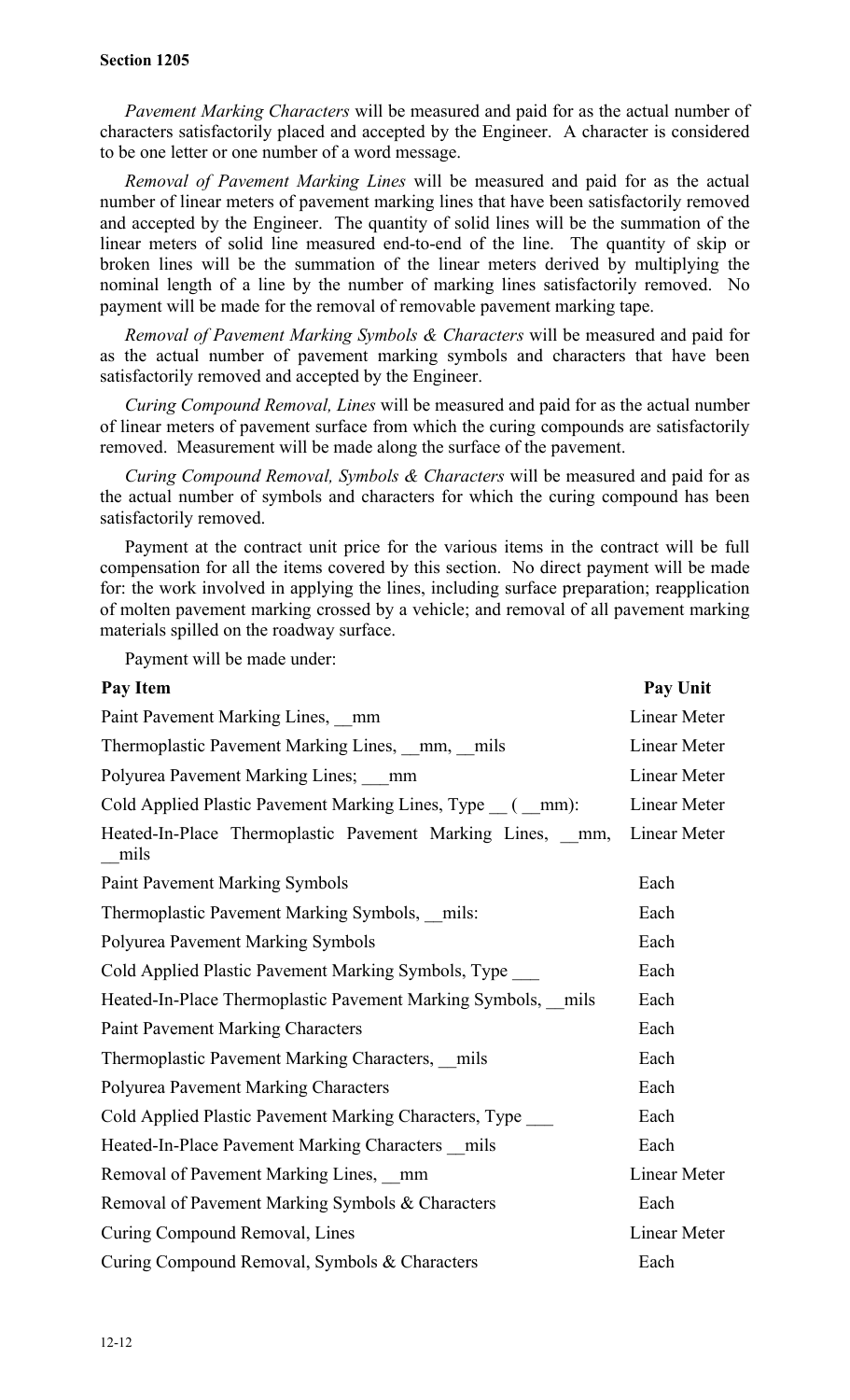## **SECTION 1250**

# **GENERAL REQUIREMENTS FOR PAVEMENT MARKERS**

### **1250-1 DESCRIPTION**

Furnish and place pavement markers in accordance with the contract.

## **1250-2 MATERIALS**

#### **(A) General**

Refer to Division 10.

### **Item Section**

Pavement Markers 1086

# **(B) Material Qualifications**

Use pavement markers that are on the Department's Approved Products List, are traffic qualified by the Traffic Control Unit and have been evaluated by NTPEP.

#### **(C) Historical Performance**

Historical performance of the pavement markers will be used in determining future use of the pavement markers by the Department, even if the pavement markers have been traffic qualified. Poor past or poor current performance of pavement markers at any site, whether or not related to a specific contract may be grounds for nonacceptance of a product on any project under contract.

# **1250-3 CONSTRUCTION METHODS**

## **(A) Weather Limitations**

Do not install pavement markers or replacement reflectors if moisture tests performed on the pavement indicate the presence of moisture on the pavement surface or on the pavement marker. Install all pavement marker adhesives as required by the manufacturer's specifications for weather and temperature limitations.

#### **(B) Preparing for installation**

Ensure that the pavement, pavement markers, and replacement lens are free of dirt, dust, oil, grease, moisture, curing compound, loose or unsound layers, or any other material that would interfere with proper bonding of the marker to the pavement or the lens to the marker. Use methods approved by the Engineer for this preparation.

## **(C) Removal of Existing Pavement Markers**

Remove existing pavement markers prior to overlaying an existing roadway with pavement. Repair the pavement by filling holes as directed. When traffic patterns are changed, remove pavement markers that conflict with the new traffic pattern prior to switching traffic to the new traffic pattern.

Properly dispose of the removed pavement markers. No direct payment will be made for removal of existing pavement markers or repair of pavement, as such work will be considered incidental to other items in the contract.

## **(D) Installation**

(1) General

Install all pavement markers and adhesives per manufacturer's specifications.

(2) Color

Ensure that the color of the reflector corresponds to the pavement marking that the marker supplements. Red reflectors may be required in combination with crystal or yellow reflectors to indicate wrong way movement when viewed in the direction opposing the flow of traffic.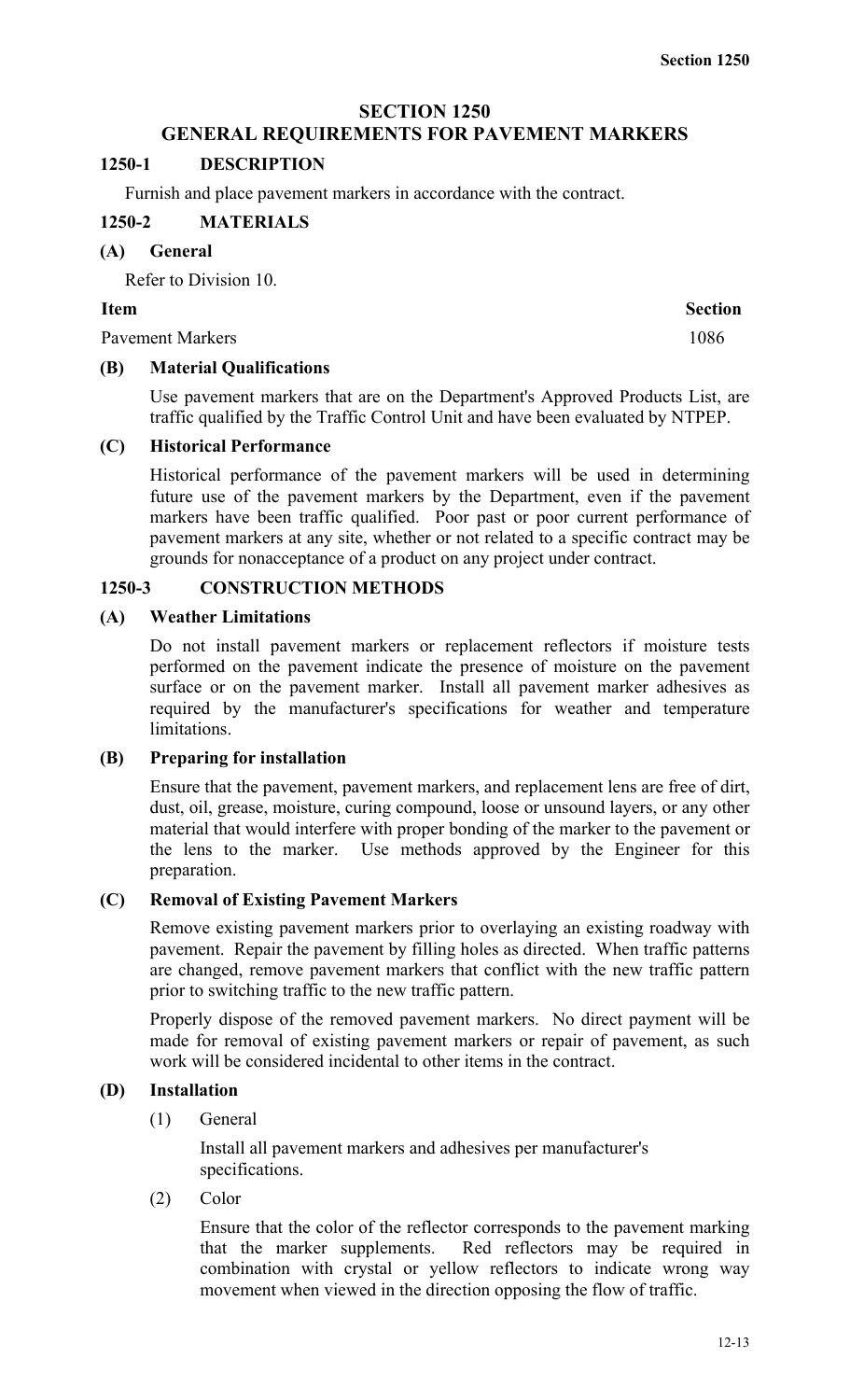# (3) Appearance

Remove any adhesive from the reflective lens of the marker; otherwise, replace the reflector lenses of a snowplowable pavement marker or the entire raised pavement marker.

(4) Spacing

Space pavement markers as shown in the plans. Position pavement marker lenses perpendicular to the flow of traffic as shown in the Standard Drawings. Adjust marker longitudinal spacing up to 305 mm in either direction and/or adjust marker lateral spacing up to 76 mm to avoid installation of the marker at a pavement construction joint or surface defect. If a marker can not be relocated as described above, do not install the affected marker.

# **(E) Pavement Marker Installer Qualifications**

Have at least one member of every pavement marker crew certified through the NCDOT Pavement Marking Technician Certification Process. Keep the certification current throughout the life of the project. The certified crewmember is not required to be the same person throughout the life of the contract.

# **SECTION 1251 RAISED PAVEMENT MARKERS**

#### **1251-1 DESCRIPTION**

Furnish, install, maintain and remove temporary and permanent raised pavement markers in accordance with the contract.

# **1251-2 MATERIALS**

Refer to Division 10.

| <b>Item</b>                              | <b>Section</b> |
|------------------------------------------|----------------|
| <b>Temporary Raised Pavement Markers</b> | 1086-1         |
| <b>Permanent Raised Pavement Markers</b> | 1086-2         |

#### **1251-3 CONSTRUCTION METHODS**

Install temporary raised pavement markers on the nonfinal pavement surfaces with epoxy, pressure sensitive adhesives or hot bitumen adhesives.

Install permanent raised pavement markers using a hot bitumen adhesive in accordance with Article 1081-7.

On final pavement surfaces, install temporary raised pavement markers using a pressure sensitive adhesive or hot bitumen adhesive. When using a pressure sensitive adhesive, install a primer/sealer when required by the manufacturer's specifications.

#### **1251-4 MAINTENANCE**

Maintain all installed temporary raised pavement markers. Replace all damaged or missing temporary raised pavement markers if any of the following occurs:

Three segment failures occur in any roadway section.Three consecutive damaged or missing markers in any group of seven represents a segment failure.

Twenty percent of the markers in any roadway section are damaged or missing.

Engineer determines replacement is necessary.

Replace markers from the time of the initial installation up to 180 days at no cost to the Department. After 180 days, any marker replacement not caused by the Contractor's negligence or material failure will be paid for in accordance with Article 1251-5.

Maintain all installed permanent raised pavement markers prior to acceptance.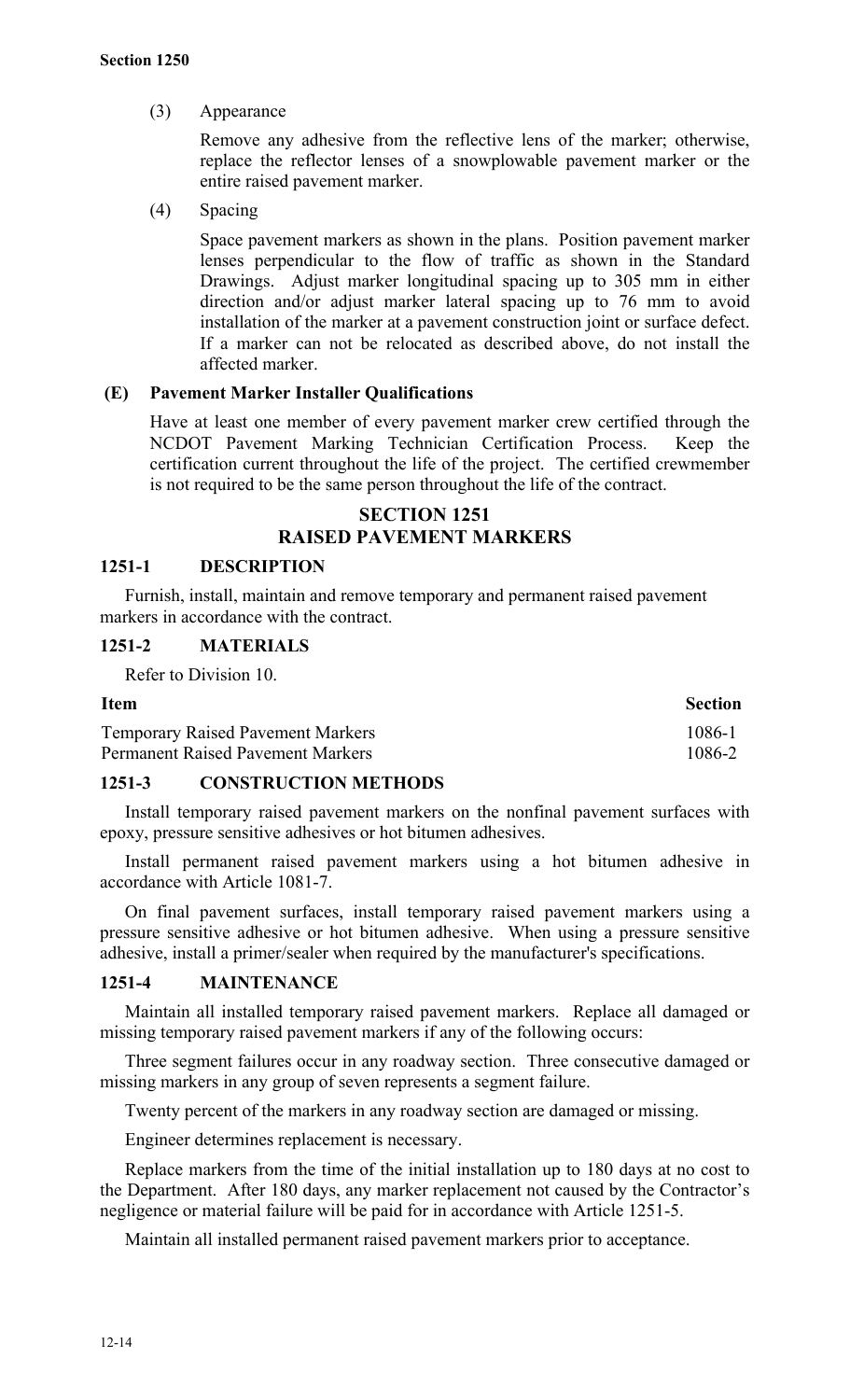# **1251-5 MEASUREMENT AND PAYMENT**

*Temporary Raised Pavement Markers* will be measured and paid for as the actual number of temporary raised pavement markers that have been satisfactorily placed and accepted by the Engineer.

*Permanent Raised Pavement Markers* will be measured and paid for as the actual number of permanent raised pavement markers that have been satisfactorily placed and accepted by the Engineer.

Payment will be made under:

# Pay Item Pay Unit

Temporary Raised Pavement Markers Each

Permanent Raised Pavement Markers Each

# **SECTION 1253**

# **SNOWPLOWABLE PAVEMENT MARKERS**

# **1253-1 DESCRIPTION**

Furnish, install and maintain snowplowable pavement markers in accordance with the contract.

## **1253-2 MATERIALS.**

Refer to Division 10.

Snowplowable Pavement Markers 1086-3

# **1253-3 CONSTRUCTION METHODS**

# **(A) General**

Bond marker castings to the pavement with epoxy adhesive. Mechanically mix and dispense epoxy adhesives as required by the manufacturer's specifications. Place the markers immediately after the adhesive has been mixed and dispensed.

Install snowplowable pavement marker castings into slots sawcut into the pavement. Make slots in the pavement to exactly duplicate the shape of the casting of the snowplowable pavement markers.

Promptly remove all debris resulting from the saw cutting operation from the pavement surface. Install the marker castings within 7 calendar days after sawcutting slots in the pavement. Remove and dispose of loose material from the slots by brushing, blow cleaning, or vacuuming. Dry the slots prior to applying the epoxy adhesive. Fill the cleaned slots totally with epoxy adhesive flush with the surface of the existing pavement. Install snowplowable pavement markers according to the manufacturer's recommendations.

Protect the snowplowable pavement markers until the epoxy has initially cured and is track free.

# **(B) Reflector Replacement**

In the event that a reflector is damaged, replace the damaged reflector by using adhesives and methods recommended by the manufacturer of the markers and approved by the Engineer. This work is considered incidental to the installation and maintenance of snowplowable markers specified in this section.

# **Recycled Snowplowable Pavement Marker Castings**

Use properly refurbished snowplowable pavement marker castings as approved by the Engineer such that approved new reflectors can be installed inside the castings.

# **1253-4 MAINTENANCE**

Maintain all installed snowplowable raised pavement markers prior to acceptance.

**Section 1251**

# **Item Section**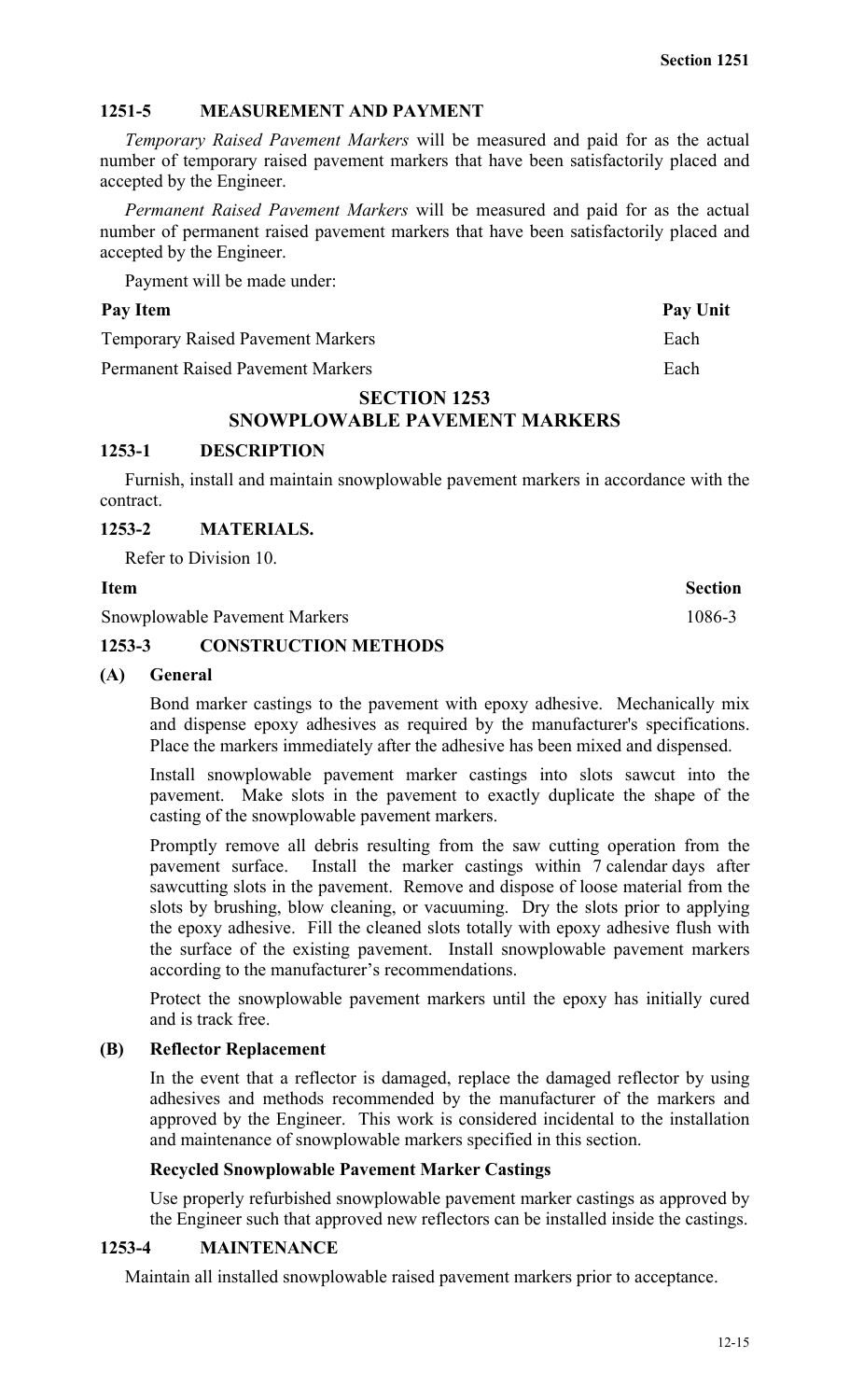# **1253-5 MEASUREMENT AND PAYMENT**

*Snowplowable Pavement Markers* will be measured and paid for as the actual number of snowplowable pavement markers satisfactorily placed and accepted by the Engineer.

Payment will be made under:

## Pay Item **Pay Unit**

Snowplowable Pavement Marker Each

# **SECTION 1264 OBJECT MARKERS**

## **1264-1 DESCRIPTION**

Furnish and install object markers in accordance with the contract.

## **1264-2 MATERIALS**

Refer to Division 10.

| <b>Item</b>     | <b>Section</b>    |
|-----------------|-------------------|
| Object markers  | 1088-5            |
| U-channel posts | 1094-1(B) & $(C)$ |
| Joint Sealer    | 1028-2            |

## **1264-3 CONSTRUCTION METHODS**

Use Type 1 object markers to mark obstructions within the roadway. Mount on sign supports to supplement a sign, or mount individually on 7' U-channel posts, or mount on the actual obstruction.

Use Type 2 object markers to mark obstructions that are not in the roadway. Mount Type 2 Object Markers on the back of sign supports located in the median of divided roadways, and the outside of two-lane, two-way roadways where the sign is facing the opposing traffic direction. Place Type 2 object markers on the side nearest the traffic approaching the back of the sign supports. If guardrail is used to protect the sign supports, or where two signs are mounted back to back, Type 2 object markers are not required.

Use Type 3 object markers to mark larger obstructions within or outside the roadway, such as bridge piers, abutments and rails, culvert headwalls, or narrow shoulder dropoffs. Have the stripes slope downward toward the side of the obstruction on which traffic is to pass. They may be required to be mounted on the actual obstruction or individually on 2.1 m U- channel posts.

Mount End of Road object markers on 2.1 m U-channel posts at the end of a roadway where there is no alternate vehicular path.

# **1264-4 MEASUREMENT AND PAYMENT**

*Object Markers (Type )* will be measured and paid for as the actual number of object markers satisfactorily placed and accepted by the Engineer

*2.1 m U-Channel Posts* will be measured and paid for as the actual number of 2.1 m U-Channel posts satisfactorily placed and accepted by the Engineer.

Payment will be made under:

| Pay Item                       | <b>Pay Unit</b> |
|--------------------------------|-----------------|
| Object Markers (Type 1)        | Each            |
| <b>Object Markers (Type 2)</b> | Each            |
| Object Markers (Type 3)        | Each            |
| Object Markers (End of Road)   | Each            |
| 2.1 m U-Channel Posts          | Each            |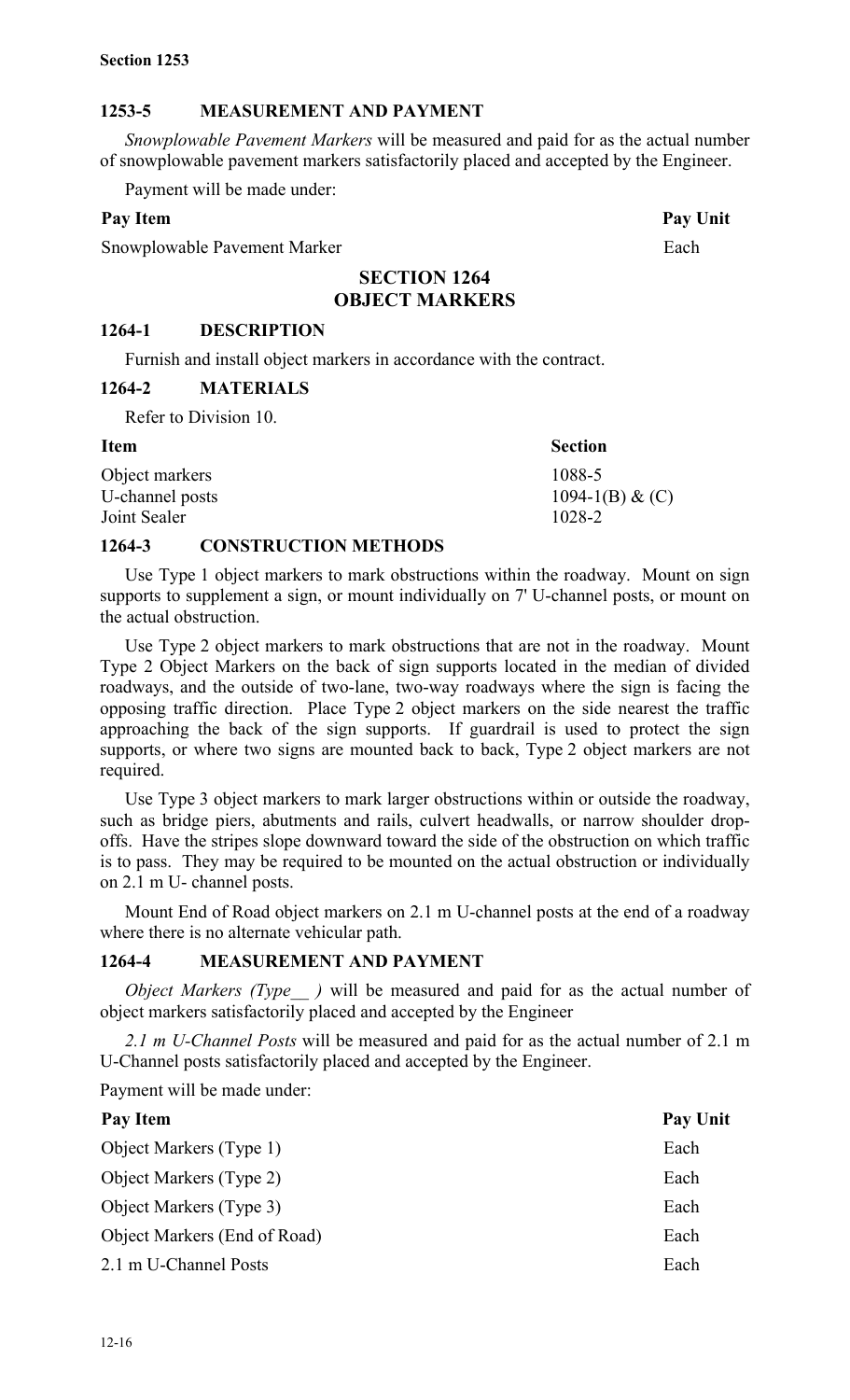# **SECTION 1266 TUBULAR MARKERS (FIXED)**

## **1266-1 DESCRIPTION**

Furnish, install, relocate, maintain and remove tubular markers in accordance with the contract.

## **1266-2 MATERIALS**

Refer to Division 10.

## **Item Section**

Tubular Markers 1088-7

## **1266-3 CONSTRUCTION METHODS**

Secure tubular markers to the pavement surfaces using epoxy or other approved types of adhesives.

Use tubular markers affixed to pavement surfaces as a supplement to pavement markings to channelize traffic. Use tubular marker such that the color of the tubular marker and retroreflective sheeting would match the color of the pavement markings they supplement, except as noted below:

- Use orange tubular markers with white and crystal retroreflective sheeting on top of asphalt islands as shown in the plans.
- Use orange tubular markers affixed to pavement surfaces with white and crystal retroreflective sheeting to separate opposing traffic placed on one side of a 4 lane divided highway.
- Gray tubular markers with white/crystal retroreflective sheeting may be used to supplement white pavement markings.

### **1266-4 MAINTENANCE**

Inspect and replace any worn out tubular markers at no cost to the Department.

Inspect and replace all damaged or missing tubular markers if any of the following occurs in accordance with Article 1266-5:

Three segment failures occur in any roadway section. Two consecutive damaged or missing tubular markers in any group of seven represents a segment failure

Twenty percent of the total numbers of tubular markers in any roadway section are damaged or missing.

Engineer determines replacement is necessary.

# **1266-5 MEASUREMENT AND PAYMENT**

*Tubular Markers (Fixed)* will be measured and paid for as the maximum number of tubular markers satisfactorily placed and accepted by the Engineer at any one time during the life of the project.

Payment will be made under:

Tubular Markers (Fixed) Each

Pay Item **Pay Unit**